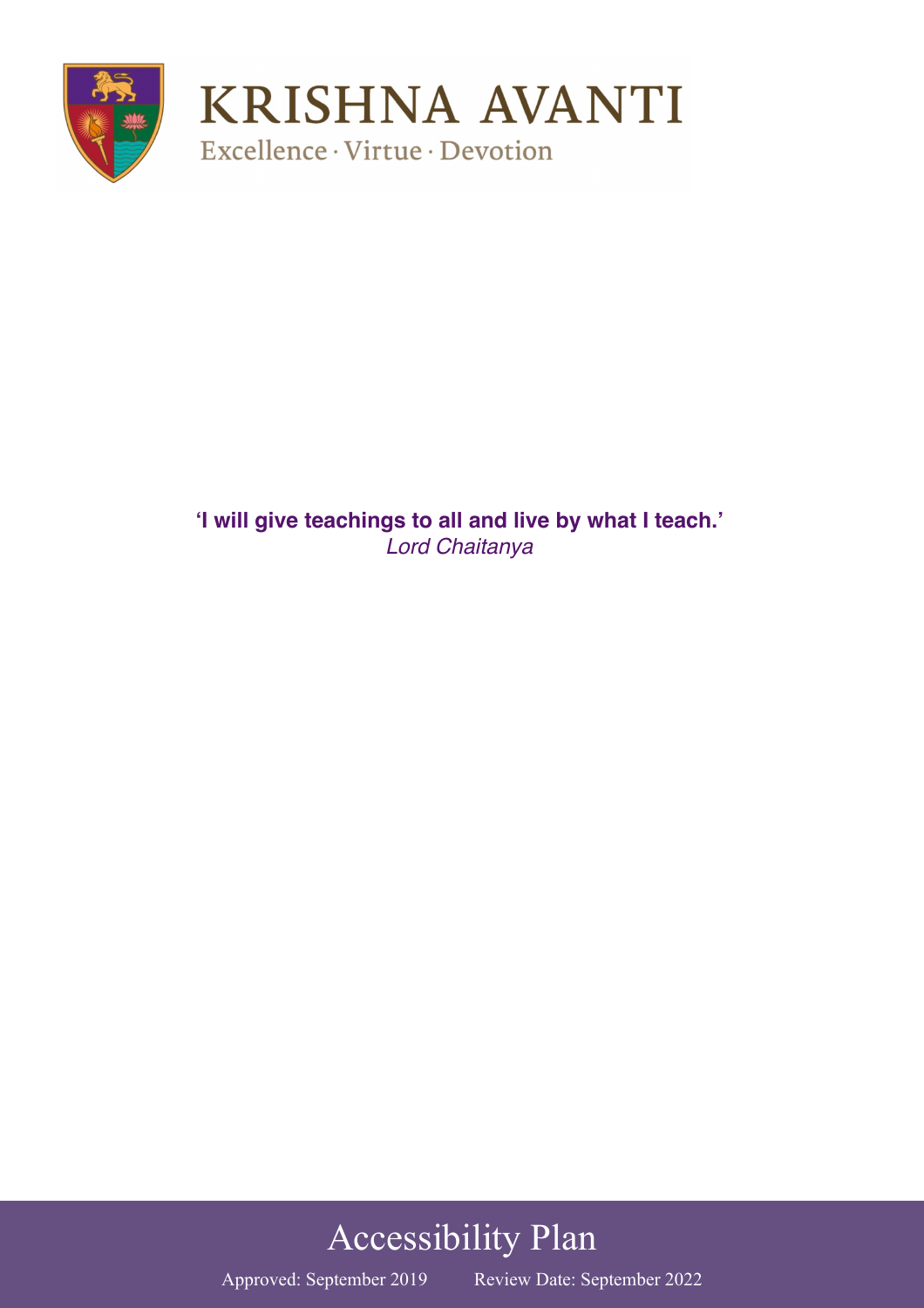### **INTRODUCTION**

Krishna Avanti Primary School Leicester (KAPSL) is a diverse and inclusive community that focuses on the wellbeing and progress of every child and each child of school are of equal worth. We value diversity and seek to give everyone in the school an equal chance to learn. Our guiding principle is to identify and break down possible barriers to learning so that all students 'achieve their very best'.

KAPSL will be a centre of excellence in learning, where all students, including those with disabilities, are supported and challenged to fulfil high ambitions. The school's SEND policy play a substantial role in guiding the school's developing provision for students with special educational needs and disabilities.

#### **DEFINITIONS**

Definition of Disability (Equality Act 2010): "A person has a disability if she or he has a physical or mental impairment that has a substantial and long-term adverse effect on his or her ability to perform normal day- to-day activities."

Definition of Special Educational Needs (SEND Code of Practice September 2014) - A child or young person has special educational needs if he or she has a learning difficulty or disability which calls for special educational provision to be made for him or her. A child or young person has a learning difficulty or disability if he or she:

- has a significantly greater difficulty in learning than the majority of others of the same age, or
- has a disability which prevents or hinders him or her from making use of facilities of the kind generally provided for others of the same age in mainstream schools. This will include students with medical needs.

#### **CONTEXT**

The Accessibility Plan addresses the statutory requirements of the Equality Act 2010 and the Special Educational Needs and Disabilities (SEND) Code of Practice of September 2014. These acts place a responsibility on the School to ensure that the school is socially and academically inclusive. In particular, the Equality Act requires the school to develop a plan to show how it will develop services in the following three areas:

• To increase the extent to which disabled students can participate in the school's curriculum.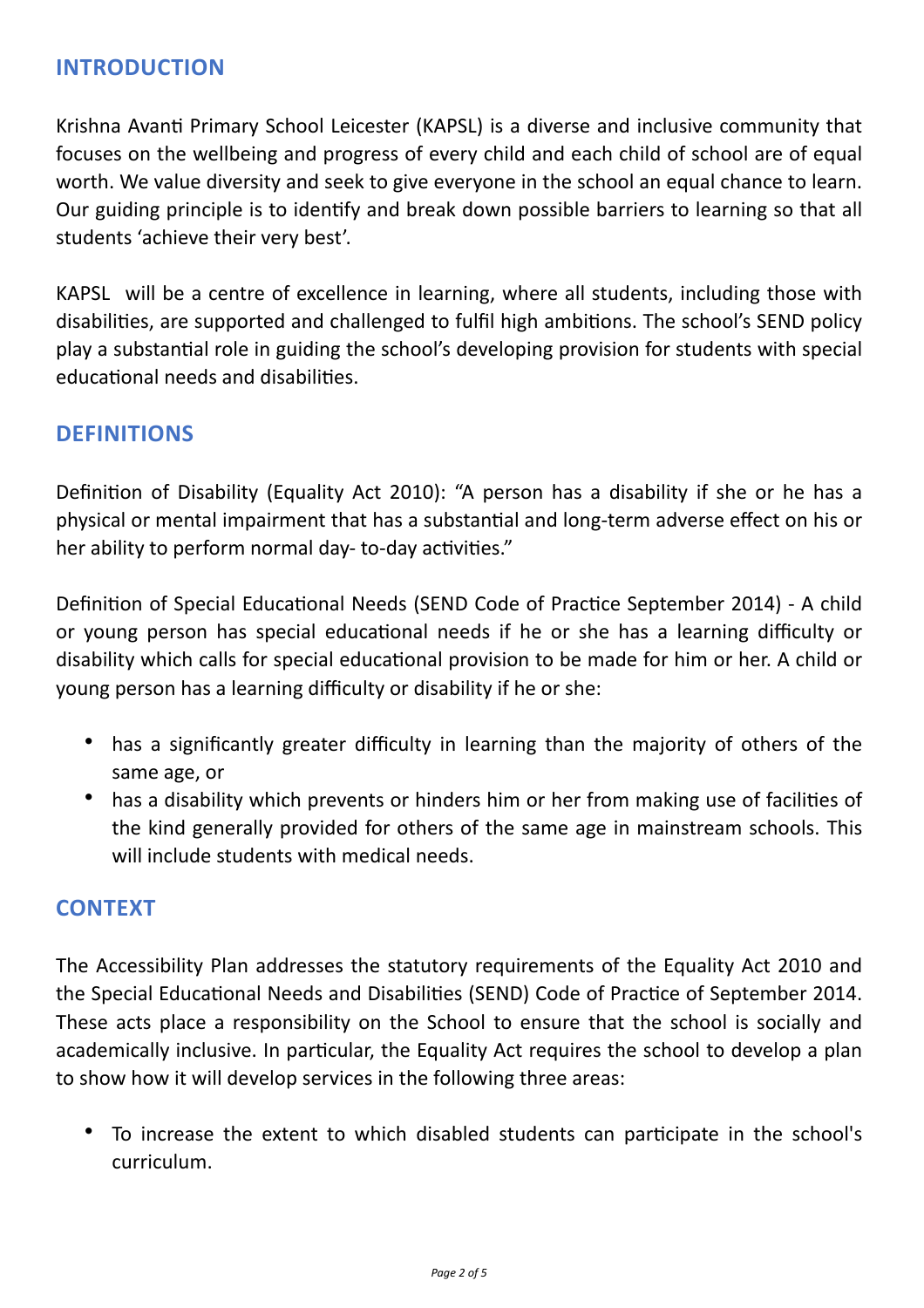- To improve the physical environment of the school to ensure disabled students are able to take advantage of education and other benefits, facilities or services provided or offered by the school.
- To improve the delivery of information to disabled students, so information is as available as it is for students who are not disabled.

#### **AIM OF PLAN**

All students will have access to appropriate learning and will develop the skills and resilience to meet the demands of working, family and community life. Students will demonstrate the empathy and confidence to work with others to achieve a better future.

#### **OBJECTIVES**

The objectives of this plan are:

- To ensure all disabled students are fully involved in school life and are making good progress.
- To identify barriers in participation and find practical solutions to overcome these.
- To work collaboratively with disabled students and their parents/carers to create appropriate provision, including robust EHCPs where appropriate.
- To increase the confidence, sensitivity and expertise of teachers and support staff when teaching or supporting a wide range of disabled students.
- To meet the requirements of the Equalities Act and the SEND Code of Practice in respect of disabled students.
- Further improve the accessibility to the curriculum for all SEND pupils.
- Continually Improve staff awareness of disability issues of SEND pupils.
- Improve range of skills and experience made available within Avanti so that staff are better able to assess and provide for the needs of pupils who have learning difficulties and disabilities.
- Ensure that all school trips and residential visits are fully accessible for students with learning, emotional and physical difficulties
- Ensure correct procedures are in place for child with SEN/ specific risk assessments evacuate building in case of fire/emergency

#### **THE ACCESSIBILITY PLAN**

This plan summarises our development priorities in the three areas specified by the Disability Act (see introduction above). The school is also committed to making reasonable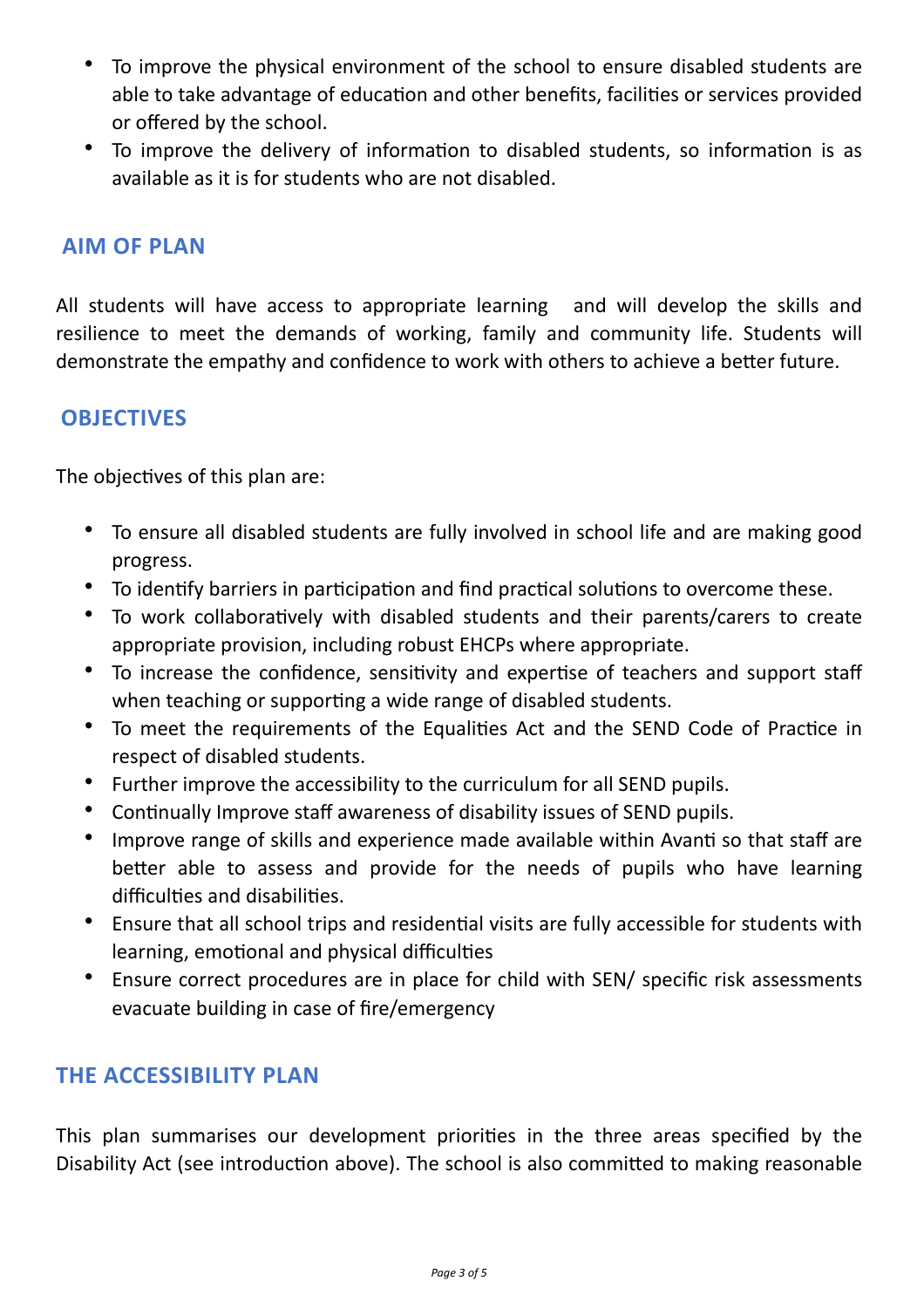adjustments for individual students to ensure all students can be involved in every aspect of school life, in partnership with their families, and that barriers to learning are removed.

Students with SEND (special educational needs or disability) are given access to the curriculum supported by the school's specialist SEND provision and in line with the needs of the individual and the wishes of their parents/carers. Every effort is made to educate students with SEND alongside their peers in a mainstream classroom setting. Where this is not possible, the SENDCO consults the student and parents about proposed flexible arrangements.

The school curriculum is regularly reviewed to ensure that it is accessible to students of all levels and abilities and supports the learning and progress of all students as individuals. This includes learning outside the classroom.

Our Special Educational Needs and Disability Policy, Offer and SEND Report outline the provision the school already has in place to support students with special educational needs and disabilities (SEND).

The school environment already incorporates many features to ensure accessibility to students with disabilities. These include:

- A lift giving access to the first floor.
- Disabled toilets are installed
- There is a disabled toilet with a hoist near library and worship hall
- There are 1 evacuation chairs and designated refuge points in the event of fire /fire drill.
- Site manager have had moving and handling training to ensure safe use of the evacuation chair.

## **RESPONSIBILITIES**

- All staff are responsible for identifying and removing barriers to learning for disabled pupils.
- All leaders are responsible for improving accessibility within their area of responsibility.
- The School is responsible for the approval of this plan.
- The Headteacher is responsible for ensuring the resourcing, implementation and updating of this plan.